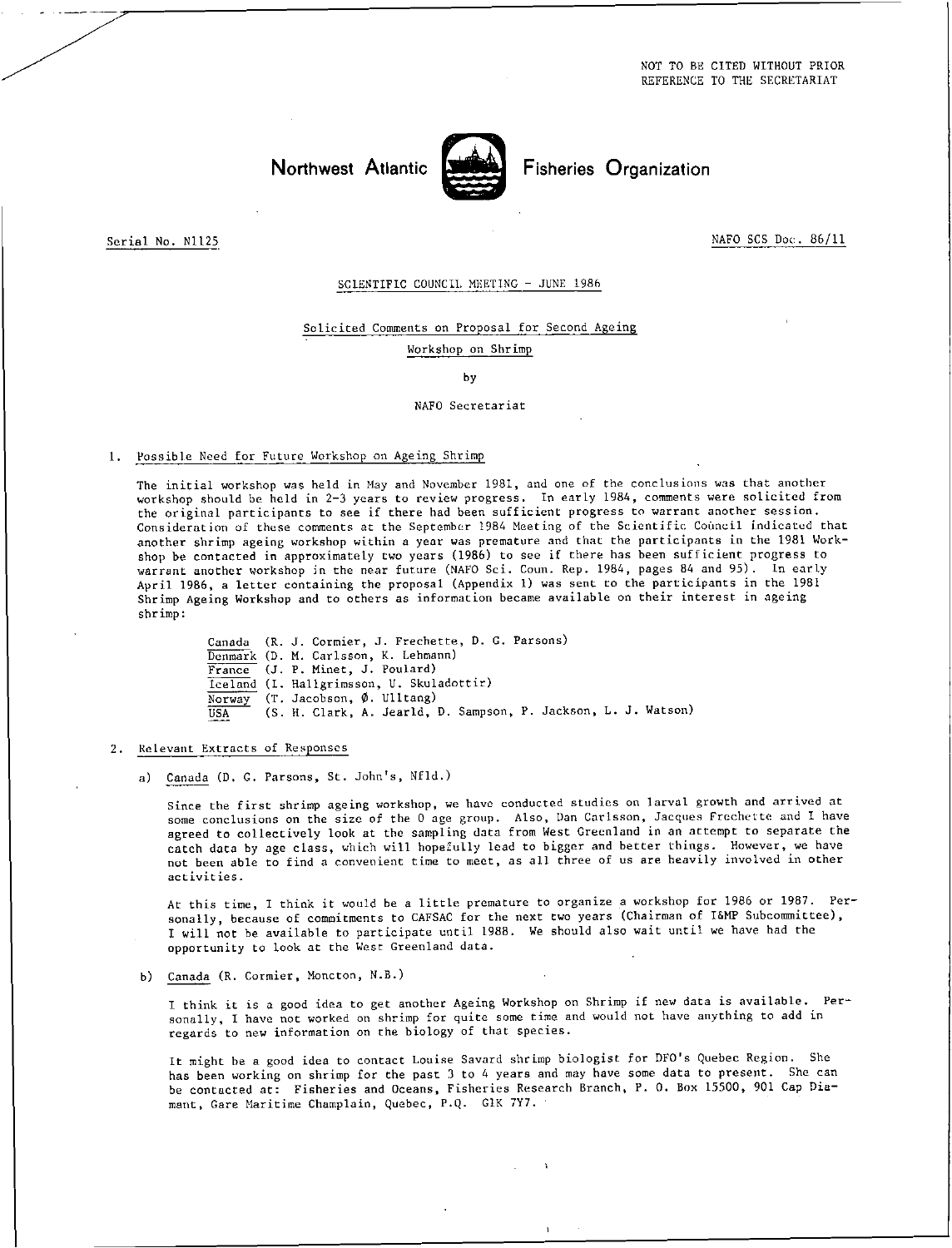c) Iceland (U. Skuladottir)

Thank you for your letter of April the 10th. From our point of view nothing much has changed since 1981 as regards the ageing methods. At the moment we are using the MacDonald and Pitcher method for getting proportions by sex categories. The number of age-groups is guessed from the results of the "deviation" method and also the initial mean lengths at age in the older age-groups.

 $\frac{1}{2} \frac{1}{4}$ 

We have something on a change of growth rate which is both old and new stuff. That includes the change in proportion of mature females by age and length.

We have nothing on larval growth and very little on the size of 0-group i.e. the year-class strength.

d) USA (S. H. Clark, Woods Hole, Mass.)

Thank you for your letter of 10 April in which you solicited input relative to the need for another workshop on ageing shrimp. I would personally favor such a workshop within 6 months to a year; I believe that within that time I could have some meaningful contributions that would be of interest to this group. Possible topics based on our activities at Woods Hole could include use of new approaches for length-based growth modeling; density-dependent growth; transition, maturation and spawning in relation to environmental factors and relative impacts of temperature and exploitation on trends in abundance. In any case I think that enough has been going on since the 1981 meeting to justify convening the experts for further review and discussion.

I would be willing to assist with organizing such a Workshop or with other tasks although I'm not sure about a location (B.I.O. might be the most convenient?). As for participants I would suggest inviting Dr. Sandra Shumway of the Maine Department of Marine Resources (same address as Dave Sampson). She is currently engaged in research on northern shrimp physiology and recently coauthored an extensive FAO synopsis on the biology of this species. Gerard Conan should also be invited; I think he could contribute a great deal due to his extensive experience in crustacean modeling.

e) France(J. P. Minet, J. C. Poulard)

No investigations have been carried out at our Institute since 1981 on the problems of age and growth of shrimp. Only commercial samples of shrimp have been collected at sea, providing little information on the period of maturation and spawning for the Denmark Strait stock.

f) USA (D. B. Sampson, Boothbay Barbor, Maine)

Thank you for your letter of 10 April 1986, reference SC-86/024 in which you requested information concerning progress in the development of techniques for ageing shrimp. I am currently on a leave of absence from the Maine Department of Marine Resources (DMR) and am no longer actively involved in shrimp research. Nevertheless, I am reasonably familiar with Maine DMR shrimp research activities and believe that the Department has not conducted any research in the last few years that would warrant presentation at another shrimp ageing workshop.

DMR shrimp research activities have been limited to the monitoring of commercial catches and participation in research cruises sponsored by the Northern Shrimp Scientific Technical Committee of the Atlantic States Marine Fisheries Commission. The committee chairman, Mr. Paul Diodati of the Massachusetts Marine Fisheries Division, Cat Cove Marine Laboratory, Salem, MA 01970, or the National Marine Fisheries Service representative to the committee, Dr. Stephen Clark, Northeast Fisheries Center, Woods Hole, MA should be able to provide you with details of the committee's activities.

When you last circulated a workshop proposal, I stated that the Maine DRM would possibly be conducting research on northern shrimp physiology and metabolic rates. Such research might have provided clues about growth rates of northern shrimp. However, this research has not been completed. Dr. Sandra Shumway of DMR might be able to provide you with more information concerning this matter.

Lastly, a colleague of mine here in London, Dr. Andrew Rosenberg, attended a workshop in Sicily last year at which length-based stock assessment methods were examined. The proceedings of this meeting might have material relevant to shrimp ageing. It is to be published this year and is entitled "Theory and Application of Length-Based Methods of Stock Assessment", Daniel Pauly (ed). Dr. Pauly's address is ICLARM, 3rd Floor, Bloomingdale Building, Salcedo Street, Legaspi Village, Makati, Metro Manila, The Philippines.

 $-2-$